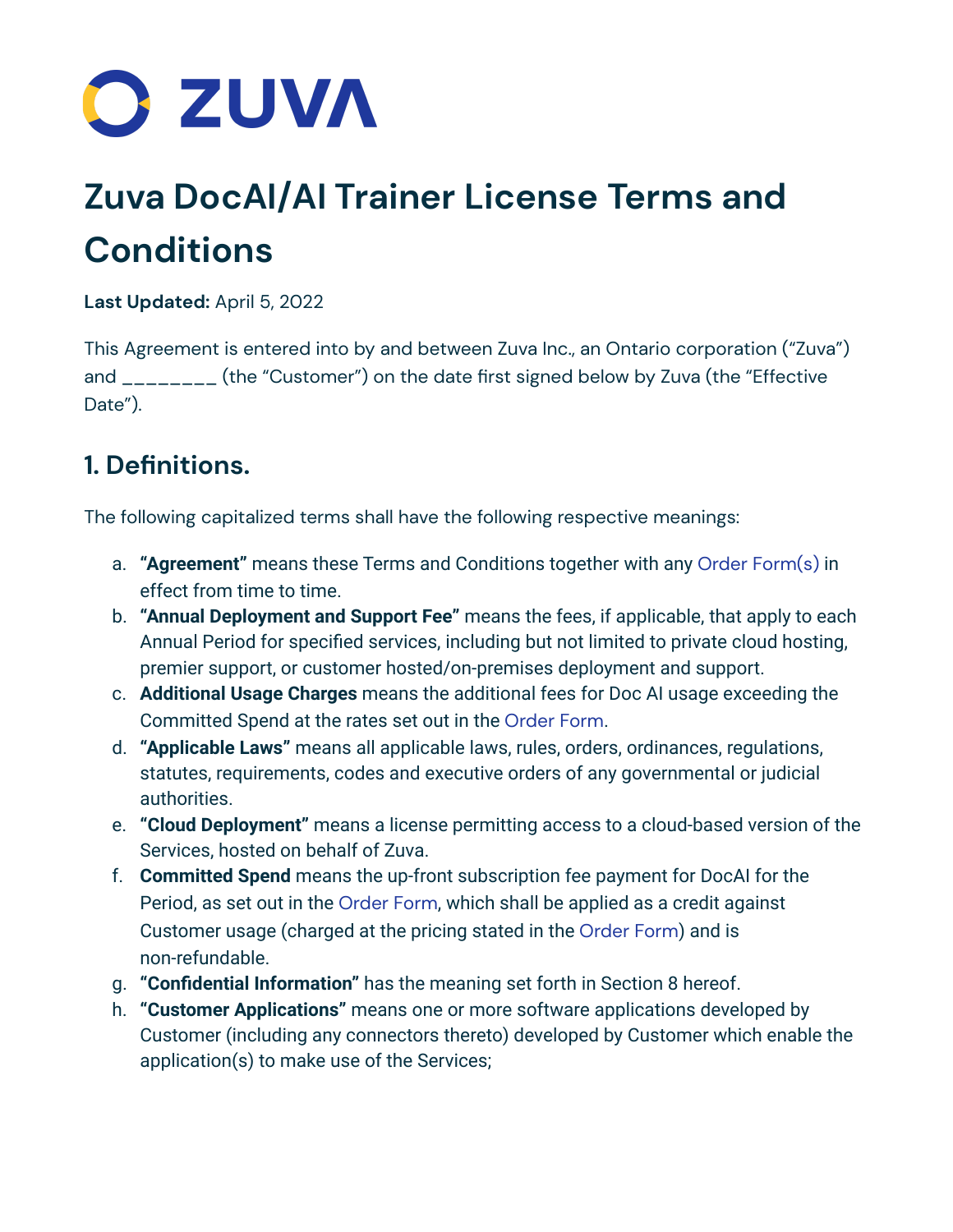- i. **"Customer Data"** means any information that Customer or Users upload or enter into the Services and any Output.
- j. **"Customer Hosted Deployment"** means a license permitting access to a version of the Services that is hosted by or on behalf of Customer.
- k. **"Disclosing Party"** has the meaning set forth in Section 8 hereof.
- l. **"Documents"** means any file, contract, data or other information that a User enters or uploads via the Services.
- m. **"Documentation"** means any documentation made available to Customer or Users by Zuva for use with the Services.
- n. **"Fees"** means any fees or other charges payable from time to time specified on an [Order](https://zuva.ai/files/terms/Zuva_Order_Form-April-2022.pdf) Form.
- o. **"Force Majeure"** means any cause beyond the reasonable control of a Party, including acts of God or the public enemy, governmental acts in either a sovereign or contractual capacity, telecommunications failures, terrorist acts, natural disasters, fire, flood, pandemics, strikes, or default by subcontractors or suppliers due to any of the foregoing.
- p. **"High Risk AI System"** means an artificial intelligence system regulated by the European Union (or another government body) as "high risk."
- q. **"Hours of Coverage"** means business days in Canada, from 9 am 5 pm, Eastern Time.
- r. **"include"** or **"including"** mean, respectively, "include without limitation" or "including without limitation."
- s. **"Intellectual Property Rights"** means, collectively: all rights with respect to trademarks, service marks, trade dress, logos, copyrights, rights of authorship and patents; all database rights, moral rights, inventions, rights of inventorship, rights of publicity and privacy, trade secrets, know-how, and rights under unfair competition and unfair trade practices laws; all other worldwide intellectual and industrial property rights related thereto; and all applications, registrations, derivative works or renewals relating to any of the foregoing.
- t. **"Zuva Technology"** means the Services, including all of the software, code, interfaces, processes, built-in Smart Fields, images, graphics, text or other materials contained therein, and other technology used by Zuva in providing the Services.
- u. **"Order Form(s)"** means the order [form\(s\)](https://zuva.ai/files/terms/Zuva_Order_Form-April-2022.pdf) provided by Zuva (either in hard copy or electronic format), entered into by the Parties from time to time pursuant to these Terms and Conditions, each of which shall reference these Terms and Conditions and specify the deliverables or services to be provided thereunder. "Output" means information retrieved by Customer from the Services excluding Smart Fields and Usage Data.
- v. **"Party"** means either Zuva or Customer, and **"Parties"** means both Zuva and Customer.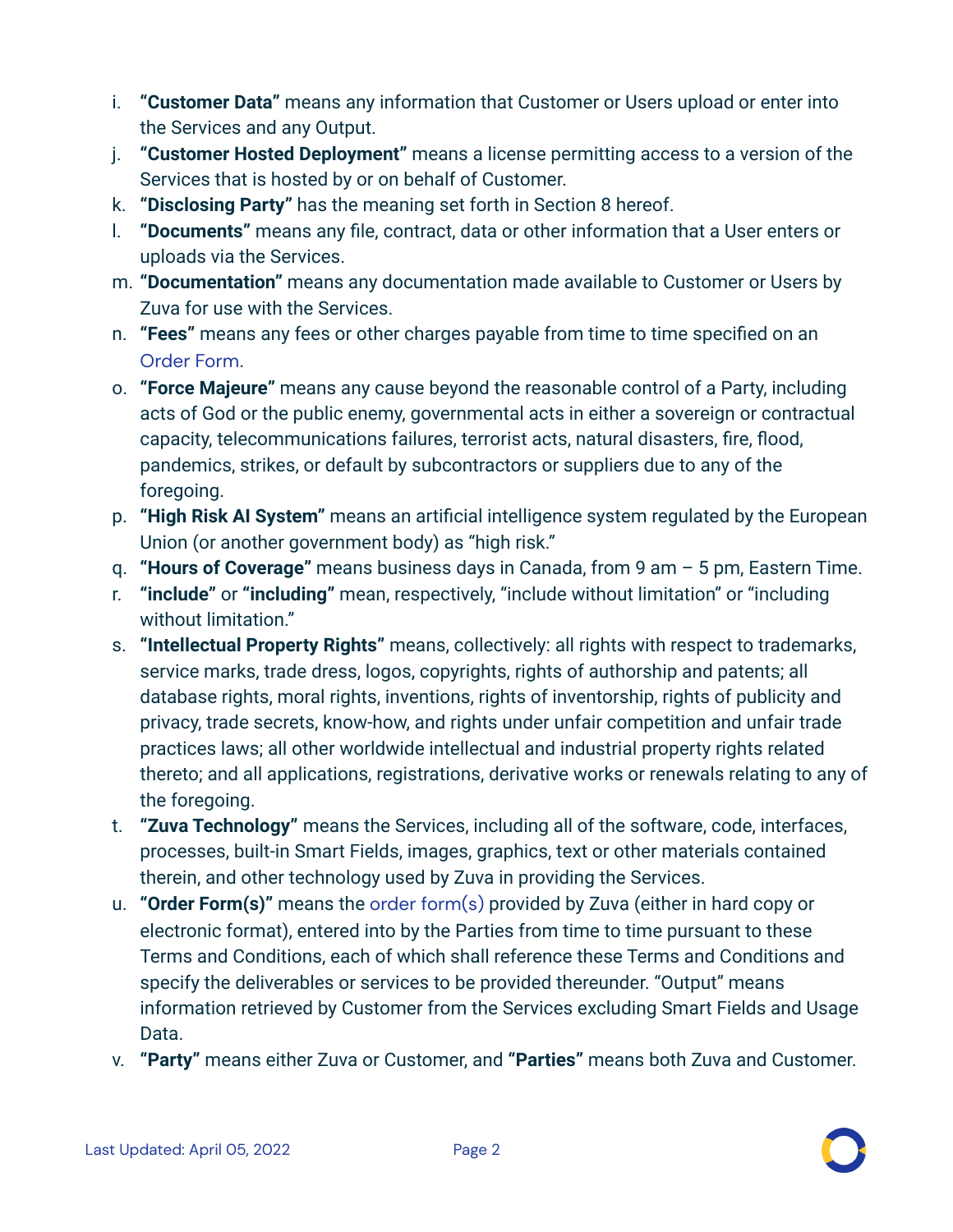- w. **"Period"** shall be the duration which corresponds to dates specified on an [Order](https://zuva.ai/files/terms/Zuva_Order_Form-April-2022.pdf) Form, or a renewal period as set out in Section 4.
- x. **"Receiving Party"** has the meaning set forth in Section 8 hereof.
- y. **"Representatives"** has the meaning set forth in Section 8 hereof.
- z. **"Services"** means the Zuva products stated in the [Order](https://zuva.ai/files/terms/Zuva_Order_Form-April-2022.pdf) Form, including without limitation any APIs, tools, libraries, data, files and any other materials made available by Zuva via a Cloud Deployment or Customer-Hosted Deployment for use by Customer to enable Zuva DocAI or AI Trainer services within the Customer Applications via the APIs provided by Zuva;
- aa. **"Smart Fields"** means the existing and future technologies provided by Zuva that blend captured human intelligence, machine learning (or AI) models, and other logic and algorithms to provide information to Users through their use of the Services (e.g. document type classification, information extraction, language identification). Smart Fields refer either to those built and provided by Zuva for use by customers or to those built by Users or Customer using the Services through the Zuva training module (e.g. through "AI Trainer" or other means).
- bb. **"Term"** has the meaning set forth in Section 4 hereof.
- cc. **"Terms and Conditions"** means these Zuva License Terms and Conditions.
- dd. **"Upgrades"** means, with respect to the Services, fixes, updates, enhancements or upgrades thereto; provided, however, that "Upgrades" shall not include additional modules for the Services, or new products or services that Zuva may make available from time to time.
- ee. **"Usage Data"** means information reflecting the access or use of the Services by or on behalf of Customer or any User, provided that for clarity Usage Data shall not include any Customer Data or any information that identifies, or reasonably would permit identification of Customer Data.
- ff. **"User Identifying Data"** means the name, email address and any other personally identifying information of any User which is provided to Zuva or uploaded into the Services by Users.
- gg. **"Users"** means individual employees or contractors of: (i) Customer; (ii) clients of Customer, and (iii) any other entities collaborating with Customer regardless of the organization they work for, who are granted access to the Services by Customer.

#### **2. Services.**

a. **License.** Subject to the terms and conditions of this Agreement and any restrictions set out in the [Order](https://zuva.ai/files/terms/Zuva_Order_Form-April-2022.pdf) Form, Zuva grants to Customer a limited, non-exclusive, non-transferable, non-assignable (other than to a permitted assignee of this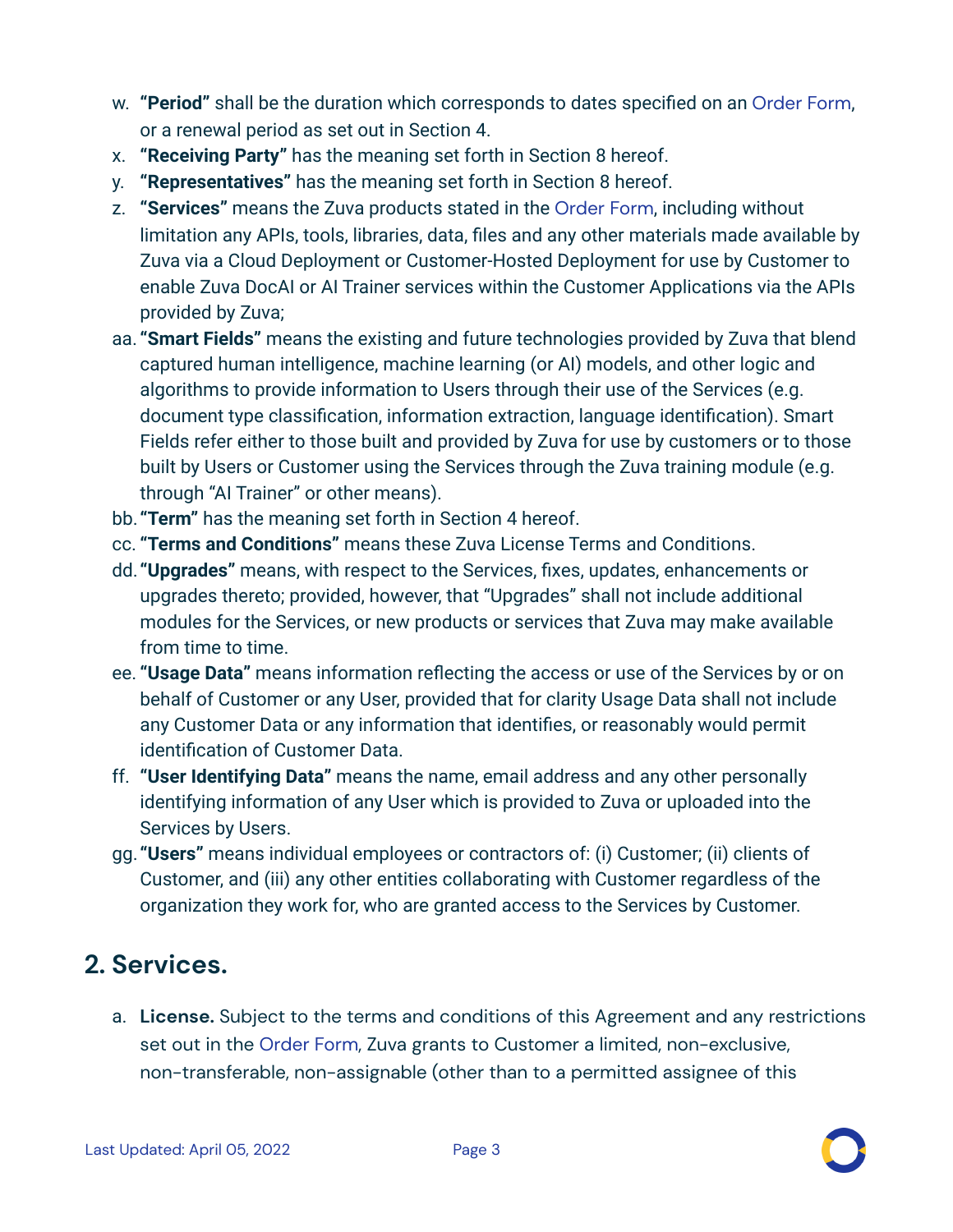Agreement) and non-sublicensable worldwide license to permit Users to access and use the Services and integrate the Services within the Customer Application(s) in order to provide services to Customer and its customers.

- b. **Generally.** Zuva shall provide the Services to Customer as set forth in this Agreement, including in any Order [Form\(s\).](https://zuva.ai/files/terms/Zuva_Order_Form-April-2022.pdf)
- c. **Services – Cloud Deployment.** Customer and its Users shall have access to the Services, subject to the provisions hereof, pursuant to a Cloud Deployment in accordance with the license grant set forth above. Use of the Services will be subject to any limitations specified on the applicable [Order](https://zuva.ai/files/terms/Zuva_Order_Form-April-2022.pdf) Form. If Customer has subscribed to a Cloud Deployment: (i) the Services shall reside on server(s) operated by or on behalf of Zuva, and (ii) Users will have access to the Services solely via the Internet.
- d. **Data Protection – Cloud Deployment.** Customer acknowledges that the data centers in which the infrastructure for the Zuva Technology and the Documents and Customer Data are housed are located in the Hosting jurisdiction selected by Customer from within the Services. User authentication services are hosted in Canada or the European Union, irrespective of the Hosting jurisdiction selected by the Customer.

#### e. **Support.**

i. **Service Levels.** Zuva shall ensure Service Availability at least 99% of the time during each month during the Term, where "Service Availability" means a percentage constituting the up-time of the Services, and is measured by subtracting the total minutes of Averaged Service Interruptions in a given month from the total minutes in such month, multiplying such difference by 100, and dividing the resulting product by the total number of minutes in such month, as indicated below:

**Service Availability** = 100 x (total minutes in month - total minutes of Averaged Service Interruption in month) / total minutes in month

**"Service Interruptions"** means the period of time that an individual Service is either (i) not available for Users log-in or (ii) not functioning in any material respect, but shall exclude unavailability during such time as the Customer is in material default under the Agreement or due to any of the following: (a) scheduled system maintenance, including downtime for the purposes of upgrading or enhancing the Services; (b) Force Majeure; (c) acts or omissions of Customer or Users; (d) critical security patches; or (e) equipment, software or other technology not provided by Zuva.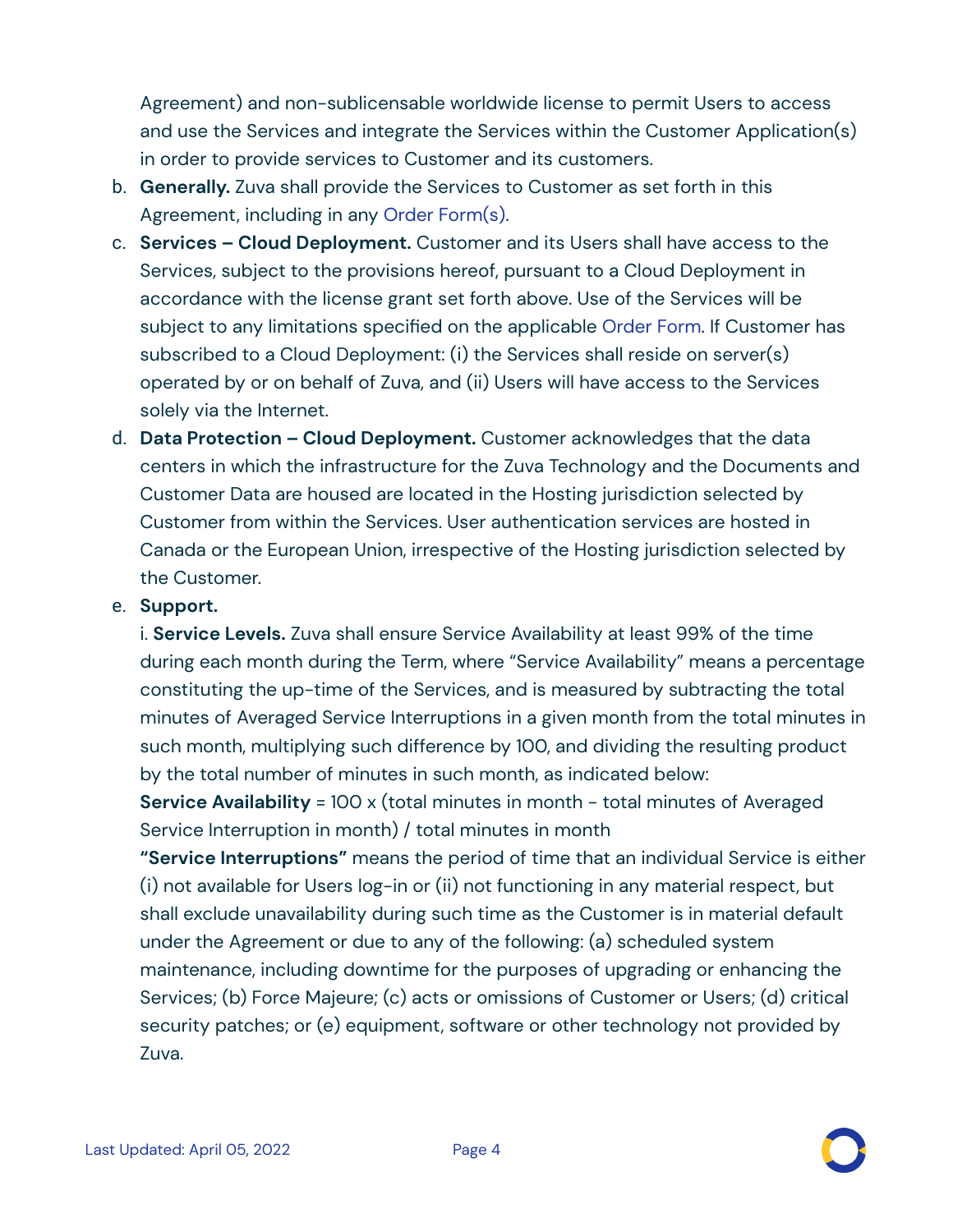**"Averaged Service Interruption"** means the averaged down-time of the Services in a given month, as measured by adding the total minutes of Service Interruptions for each individual Service in such month and dividing the sum by the total number of individual Services, as indicated below:

**Averaged Service Interruption** = sum of total minutes of Service Interruption for each individual Service in month / total number of individual Services ii. **Standard Support.** Satisfactory payment of the Fees will entitle Customer to the following standard support during the Term (collectively **"Standard Support"**): notification of any upgrades, software revisions, new versions or releases incorporating enhancements to the Services provided by Zuva, or fixes for defects. Such notification may come via Zuva posting release notes in the ordinary course. Fixes for defects will be made available regardless of whether defects are identified by Customer or Zuva in the normal course. Remote support for problem determination, analysis and response and any additional services relating to such matters will be included in Standard Support. Zuva will provide Standard Support to Customer during the Hours of Coverage. All Standard Support is provided from Zuva's premises (or a remote location) via telephone or web-based remote access supplied by Customer.

f. **Support – Customer Hosted Deployment.** If Customer has purchased a Customer Hosted Deployment: Zuva shall provide the Services in the manner described in the Customer Hosted Support Addendum, for installation by Customer on the number of servers specified on the [Order](https://zuva.ai/files/terms/Zuva_Order_Form-April-2022.pdf) Form, such servers operated by or on behalf of Customer. Use of the Services will be subject to any limitations specified on the applicable [Order](https://zuva.ai/files/terms/Zuva_Order_Form-April-2022.pdf) Form. Zuva shall provide support services in accordance with the attached Customer Hosted Support Addendum. Customer shall be responsible for installing the Services and maintaining its own server environment, including hardware, software, telecommunications and other technology. Customer will be responsible for the security and infrastructure of the Services through its network and service levels for Uptime set out in §2(e) shall not apply. Zuva will provide remote user training as reasonably requested by Customer. Customer will arrange for information technology personnel to attend technical training to facilitate initial installation and use of the Services, and Zuva will provide such training remotely. Customer will need to connect with Zuva 's network for smart model sharing, future support and community enablement features.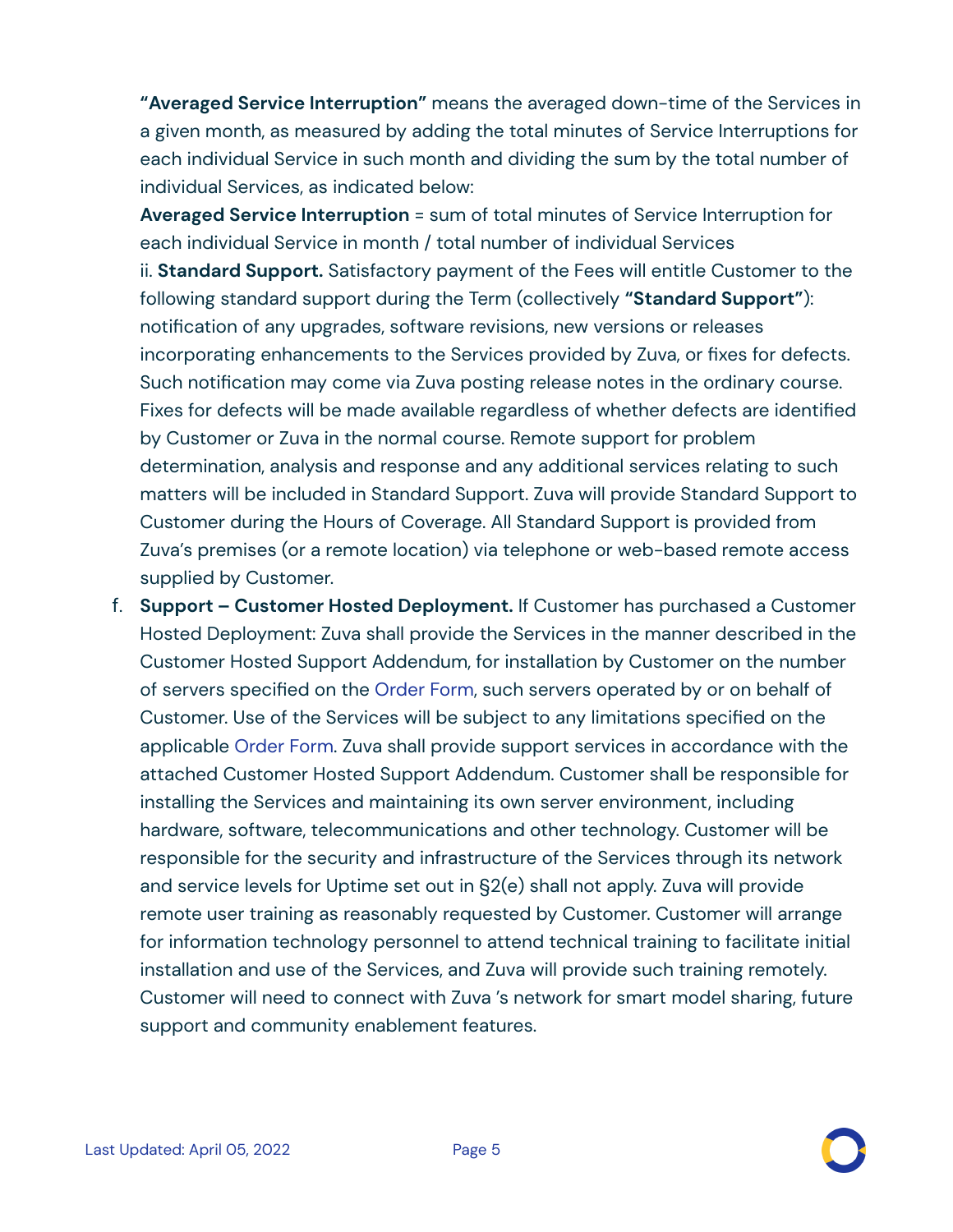g. **Usage data.** In the provision of these Services, Zuva shall use User Identifying Data and/or Usage Data internally, as applicable, in order to: (i) provide Customer with the information, products and services that Customer requests, (ii) carry out Zuva's obligations arising from this Agreement and any other agreements entered into between the Parties including without limitation to enable Customer and Users to securely communicate, collaborate and share Customer Data with other Users when permitted to do so; (iii) notify Customer and Users about changes to Zuva's services; (iv) allow Customer and Users to participate in interactive features of Zuva's documentation and support websites; (v) provide support and administration for Zuva Services and (vi) to develop and improve the Services and to enhance Customer and User experience, including, without limitation, to gain feedback about Customer and User experience of our Services via surveys (subject to the right to opt out of the foregoing in accordance with applicable law); (vii) perform troubleshooting, data analysis, testing, research and statistical analyses; and (viii) communicate to Customer and Users the details of enhancements, Services changes, educational events, certifications and user training. Zuva shall store and process User Identifying Data in accordance with applicable data protection legislation

#### **3. Fees and Payment Terms.**

- a. **Generally.** Customer shall pay Zuva all of the Fees and other charges indicated on the applicable Order [Form\(s\)](https://zuva.ai/files/terms/Zuva_Order_Form-April-2022.pdf). If Customer elects to pay by credit card, debit card, or other non-invoiced form of payment, Zuva will charge (and Customer will pay) all Fees according to the timing stated in the [Order](https://zuva.ai/files/terms/Zuva_Order_Form-April-2022.pdf) Form. All fees are exclusive of, and Customer is responsible for, applicable federal, national, state, provincial, or other sales, use, excise or other applicable taxes other than taxes on the net income of Zuva. Customer shall pay or reimburse Zuva for any such taxes and Zuva may add any such taxes to invoices submitted to Customer by Zuva. Unless otherwise stated on an [Order](https://zuva.ai/files/terms/Zuva_Order_Form-April-2022.pdf) [Form](https://zuva.ai/files/terms/Zuva_Order_Form-April-2022.pdf), all Fees and other charges are denominated and shall be paid in US dollars.
- b. **Committed Spend.** If Customer's usage exceeds their Committed Spend prior to the end of the applicable Period, Additional Usage Charges shall apply. Any Additional Usage Charges shall be invoiced and be payable as specified in the [Order](https://zuva.ai/files/terms/Zuva_Order_Form-April-2022.pdf) Form.
- c. **Customer Hosted Deployment.** If Customer has licensed the Services pursuant to a Customer Hosted Deployment, Zuva shall provide a script or app, either within the Application or separately that Customer shall use to extract usage statistics (the

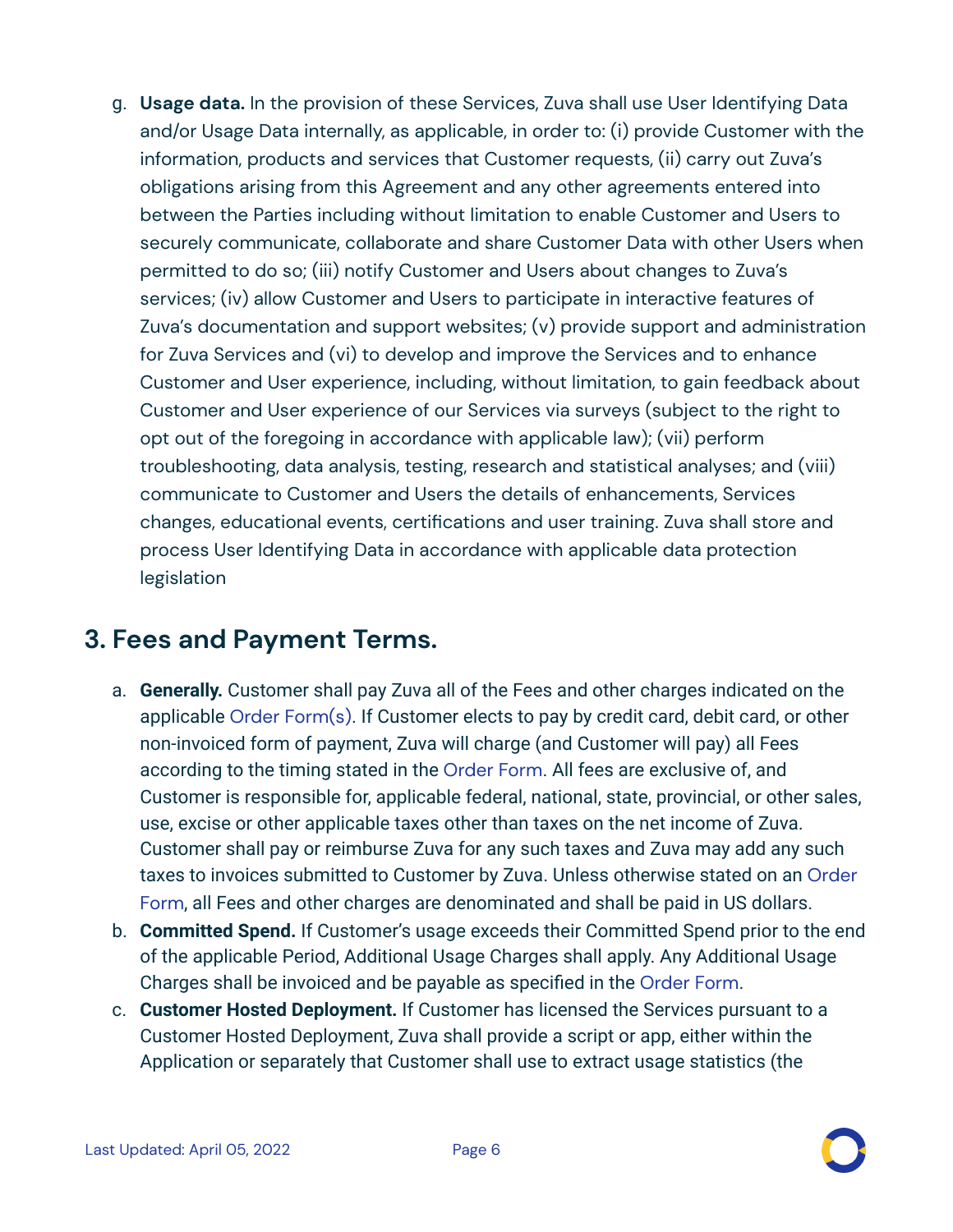"Customer Reported Usage Data") and provide it to Zuva on a quarterly basis. To the extent that any personal data is collected (solely limited to names and email addresses of Users), this portion of the Customer Reported Usage Data will only be used for the purposes of Customer support and furtherance of Zuva's obligations under this Agreement and Zuva will comply with any applicable data protection legislation in respect of that data. If Additional Usage Charges apply for a Customer Hosted Deployment, Zuva will invoice Customer quarterly. Zuva shall have the right to conduct an audit of a Customer Hosted Deployment Customer's books and records to confirm compliance with the terms of this section. Such audit shall be conducted by a mutually acceptable public accounting firm. Customer agrees to cooperate with Zuva in the conduct of such audit within 30 days of notice. In the event such audit discloses an underpayment, Customer shall pay Zuva the amount of such underpayment within ten days of demand. Customer shall also be responsible for the cost of the audit if the underpayment exceeds 5% of the Fees paid for the period covered by the audit.

d. **Suspension.** Zuva reserves the right to suspend Customer's access to the Services on ten days' written notice to Customer if Customer fails to pay any amounts (other than such amounts as are then subject to good faith dispute) when due. If this agreement is for a trial of Zuva, and Customer exceeds their usage limitation of the Services by more that 20% on any given day, Zuva may suspend Customer's access without notice or warning. Such suspension may apply for as long as Zuva chooses, including for the duration of the remaining Term.

#### **4. Term.**

a. **Term.** The term of this Agreement (the "Term") shall commence on the Effective Date and continue for the period stated in the [Order](https://zuva.ai/files/terms/Zuva_Order_Form-April-2022.pdf) Form, unless terminated sooner in accordance with this section. Unless (1) otherwise specified on the [Order](https://zuva.ai/files/terms/Zuva_Order_Form-April-2022.pdf) Form or (2) this is a free trial, the Term shall be automatically extended for successive one-year Periods (each a "Renewal Period"), unless either Party provides the other Party with written notice of non-renewal at least 30 days prior to the next upcoming renewal date.

#### b. **Termination.**

i. **For Breach.** Without limitation of its other rights or remedies, either Party may terminate this Agreement by reason of a material breach of this Agreement, including any [Order](https://zuva.ai/files/terms/Zuva_Order_Form-April-2022.pdf) Form, by the other Party, which breach shall not have been cured within 30 days following receipt of notice of such breach from the non-breaching Party. In addition, Zuva may immediately terminate this Agreement upon Customer's breach of any of the license restrictions set in Section 5 of this Agreement.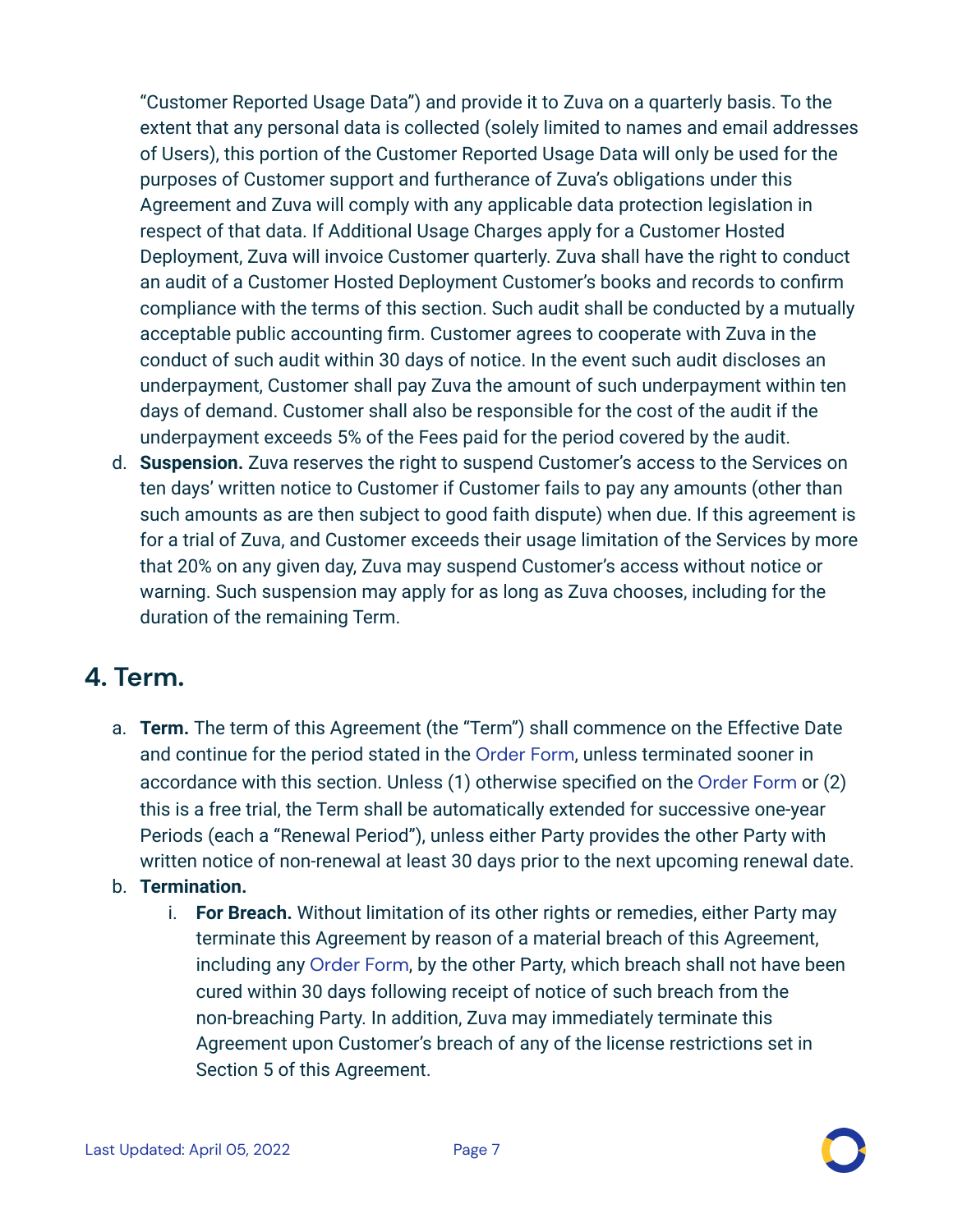- ii. **For Applicable Law.** Zuva may terminate this Agreement immediately on written notice if Zuva reasonably believes that (a) continued provision of any Service used by Customer would violate Applicable Law(s) or (b) Customer has violated or caused Zuva to violate any anti-bribery laws or export control laws.
- iii. **Effect of Termination.** For the avoidance of doubt: upon any termination of this Agreement, all outstanding Order [Form\(s\)](https://zuva.ai/files/terms/Zuva_Order_Form-April-2022.pdf) shall also simultaneously terminate, as well as all rights to use the Services, and all fees owed by Customer to Zuva are immediately due upon Customer's receipt of the final electronic bill or as stated in the final invoice. Customer shall be responsible for downloading or deleting any Documents or Customer Data from the Services upon termination. If Customer has a Customer Hosted Deployment, it shall delete all copies of the Services in its possession or control within 30 days following termination.
- iv. **Survival.** The following provisions hereof, together with any payment obligations that shall have accrued as of such date and any other provisions that by their sense or context would reasonably be understood to survive, will survive any expiration or termination of this Agreement or any [Order](https://zuva.ai/files/terms/Zuva_Order_Form-April-2022.pdf) Form: Sections 1, 4(b), 6, 7, 8, 9, 10, 11 and 12.

# **5. Customer Restrictions.**

Customer will not:

(i) distribute, sell, sublicense or otherwise transfer or make available the Services or any portion thereof to any third party other than to Customer's customers as part of the Customer Applications;

(ii) copy, modify, or create a derivative work of the Services (including, without limitation, using the outputs of Zuva's built-in or a third-party's Smart Fields to provide training data for comparable machine learning (or AI) models outside of the Services);

(iii) reverse engineer, decompile, translate, disassemble, or otherwise attempt to extract any or all of the source code of the Services;

(iv) use the Services in connection with any High Risk AI System;

(v) bypass any measures Zuva uses to restrict access to the Services;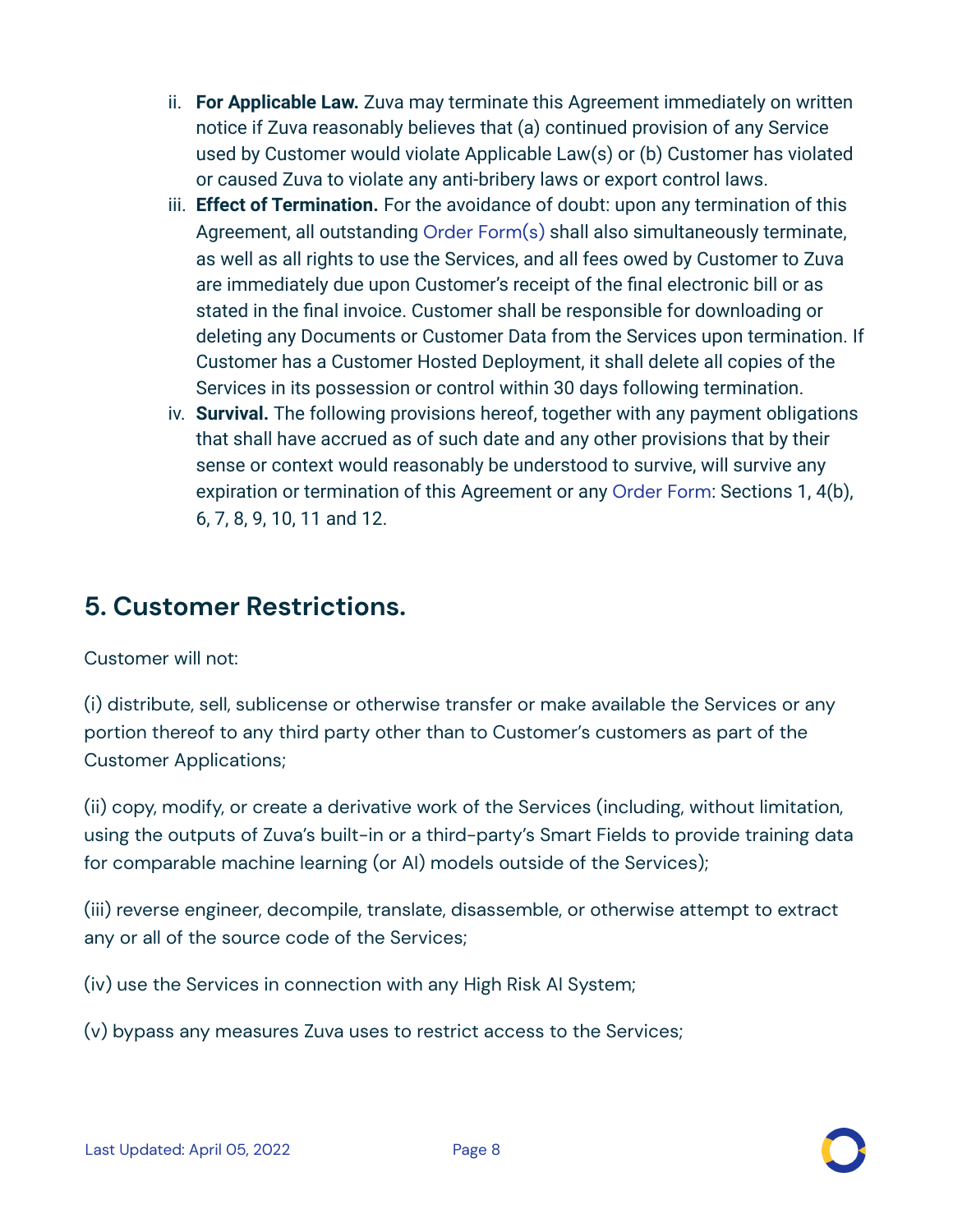(vi) remove or modify any proprietary marking or restrictive legends placed on the Services; or

(viii) use the Services to store or transmit malicious code, or to transmit infringing, libelous, or otherwise unlawful or tortious material, or to store or transmit material in violation of third-party privacy rights.

# **6. Intellectual Property Rights.**

- a. **Customer IP.** As between the Parties, Customer shall own all right, title and interest (including all Intellectual Property Rights) in and to the Customer Applications, Outputs, Customer's Confidential Information, User Identifying Data, Documents, and any Customer Data.
- b. **Zuva IP.** As between the Parties, Zuva shall own all right, title and interest (including Intellectual Property Rights) in and to the Services, the Zuva Technology, Zuva's Smart Fields, Zuva's Confidential Information, the Documentation and the Usage Data.
- c. **Customer Smart Fields.** During the Term, Customer shall have the exclusive right to use the Customer-built Smart Fields in connection with the Services. Upon any expiry of this Agreement (unless otherwise agreed by the Parties) such Customer Smart Fields shall be deleted from Customer's account.

# **7. Indemnification.**

a. **Zuva.** Zuva shall indemnify, defend and hold harmless Customer and its officers, directors, employees and agents from any and all damages, liabilities, and reasonable costs or expenses, including reasonable attorneys' fees, finally awarded by a court of competent jurisdiction resulting from any third-party claim that the Services, as used in accordance with this Agreement, infringes upon any third-party Intellectual Property Right. Notwithstanding anything to the contrary contained herein, the indemnification and other obligations of Zuva in this Section 7 shall not apply with respect to any claim related to any of the Customer Data, any use of the Services in a manner that does not comply with the provisions of this Agreement, any negligence or willful misconduct by Customer or any Users, or any combination of the Services with any software, hardware, data or other materials not provided by Zuva for use in connection with the Services. If a claim is made against Customer that is subject to indemnification under this Section, Zuva shall either: (i) obtain for Customer the right to continue to use the Services; or (ii) modify or replace the Services with a non-infringing substitute that provides substantially the same performance and functionality of the original Services; *provided,*

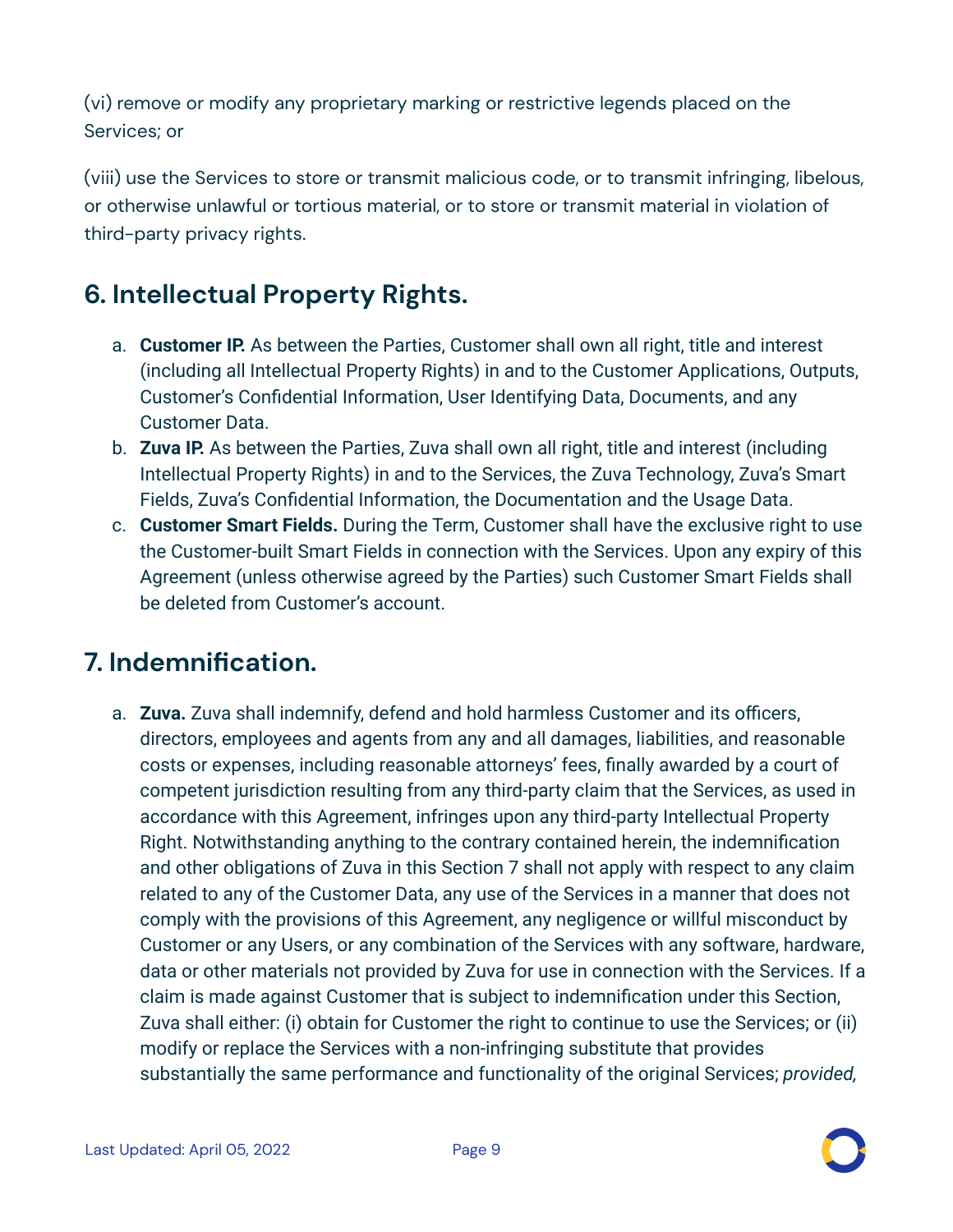*however*, that if Zuva reasonably determines that it is not commercially practicable to effectuate the actions described in the foregoing clauses (i) or (ii), Zuva shall have the right to terminate this Agreement, in which case it shall provide Customer with a refund of any prepaid sums with respect to the balance of the Term. This Section sets forth Customer's sole remedy, and Zuva's sole liability, in connection with claims of infringement.

- b. **Customer.** Customer shall indemnify, defend and hold harmless Zuva and its officers, directors, employees and agents from any and all lawsuits, damages, liabilities, costs, charges, and expenses, including reasonable attorneys' fees, resulting from any third-party claim related to the Customer Applications, Customer Data or Documents, the use thereof, or any transactions related thereto.
- c. **Third Party Usage.** Customer shall be responsible for all usage of the Services by Users, and shall ensure their compliance with all the terms and conditions of the Agreement.
- d. **Process.** With respect to any claims brought by any third party against an indemnified Party hereunder, the indemnified Party shall promptly advise the indemnifying Party of any such claim, although failure to provide such notice shall not relieve the indemnifying Party from its obligations hereunder except to the extent of any material prejudice resulting therefrom; the indemnified Party shall give the indemnifying Party the sole discretion and control to defend, compromise or settle the claim as the indemnifying Party may, in its sole discretion, determine appropriate, except that the indemnifying Party shall not settle any such claim that adversely affects the indemnified Party's rights or interests without first obtaining the written consent of the indemnified Party; and the indemnified Party shall reasonably cooperate with the indemnifying Party. The indemnifying Party shall keep the indemnified Party informed of the progress of any claim it is defending and shall consult with the indemnified Party prior to any settlement or compromise. The indemnified Party shall have the right to participate in the defense or settlement of any such claim with counsel of its own choosing at its own expense.

# **8. Confidentiality and Security.**

- a. **Supersession.** The contents of this section shall supersede any non-disclosure or similar agreement entered into by the Parties.
- b. **Generally.** In connection with negotiating, entering into or performing this Agreement, each Party (the **"Receiving Party"**) has and will have access to certain Confidential Information of the other Party (the **"Disclosing Party"**). **"Confidential Information"** means all information provided by the Disclosing Party to the Receiving Party hereunder that is (i) proprietary and/or non-public information related to the business activities of the Disclosing Party or its affiliates, including any business plans, strategy, pricing, or

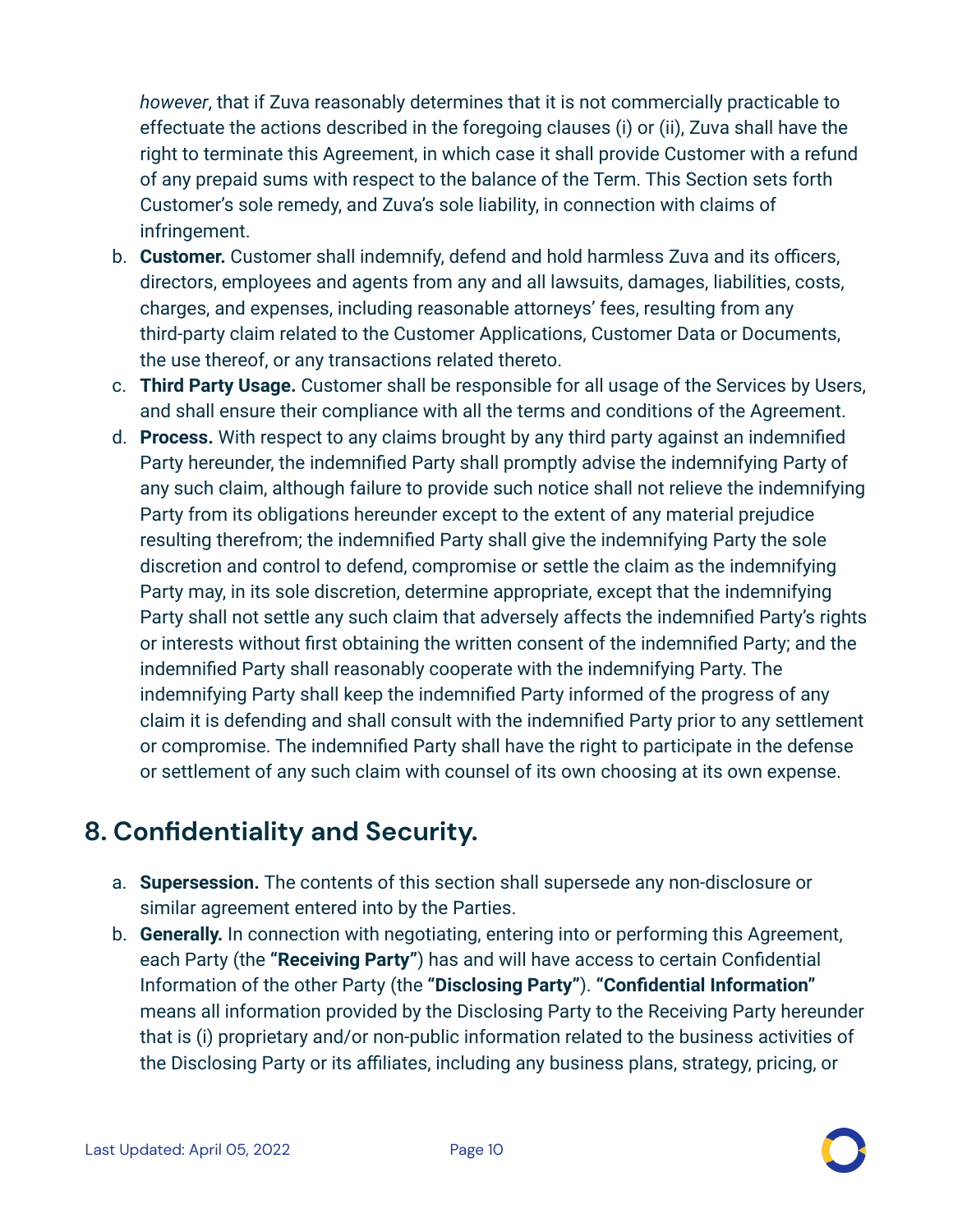financial information; (ii) information relating to the Disclosing Party's methods, processes, code, data, information technology, network designs, passwords, and sign-on codes; and/or (iii) any other information that is designated as confidential by the Disclosing Party. Without limitation of the foregoing, Confidential Information of Zuva includes the Zuva Technology; and Confidential Information of Customer includes the Documents, and Customer Data. Notwithstanding anything to the contrary contained herein, Confidential Information does not include information that is or was, at the time of the disclosure: (i) generally known or available to the public; (ii) received by Receiving Party from a third party; (iii) already in Receiving Party's possession prior to the date of receipt from Disclosing Party; or (iv) independently developed by the Receiving Party without reference to the Disclosing Party's Confidential Information, provided that in each case such information was not obtained by the Receiving Party as a result of any unauthorized or wrongful act or omission, breach of this Agreement, or breach of any legal, ethical or fiduciary obligation owed to the Disclosing Party. At all times, the Receiving Party shall: (I) use the same standard of care to protect the Confidential Information as it uses to protect its own confidential information of a similar nature, but not less than a commercially reasonable standard of care; (II) not use the Disclosing Party's Confidential Information other than as permitted under this Agreement; and (III) not disclose, distribute, or disseminate the Confidential Information to any third party (apart from its attorneys, accountants, contractors or consultants (**"Representatives"**), who are directed to hold the Confidential Information in the strictest confidence and are bound by applicable contractual or fiduciary obligations of confidentiality at least substantially as stringent as the provisions contained herein.

c. **Required Disclosures.** Notwithstanding anything to the contrary contained herein, in the event that Receiving Party is requested or required (by oral questions, interrogatories, requests for information or documents in legal proceedings, subpoena, civil investigative demand or other similar process) to disclose any of the Confidential Information, Receiving Party shall, if permitted under Applicable Laws, provide Disclosing Party with prompt written notice of any such request or requirement so that Disclosing Party may seek a protective order or other appropriate remedy. If, in the absence of a protective order or other remedy, Receiving Party is nonetheless legally compelled to disclose Confidential Information, Receiving Party may, without liability hereunder, disclose that portion of the Confidential Information which is legally required to be disclosed, provided that Receiving Party exercises reasonable efforts to preserve the confidentiality of the Confidential Information, including, without limitation, by cooperating with the Disclosing Party to obtain an appropriate protective order or other reliable assurance that confidential treatment will be accorded the Confidential Information.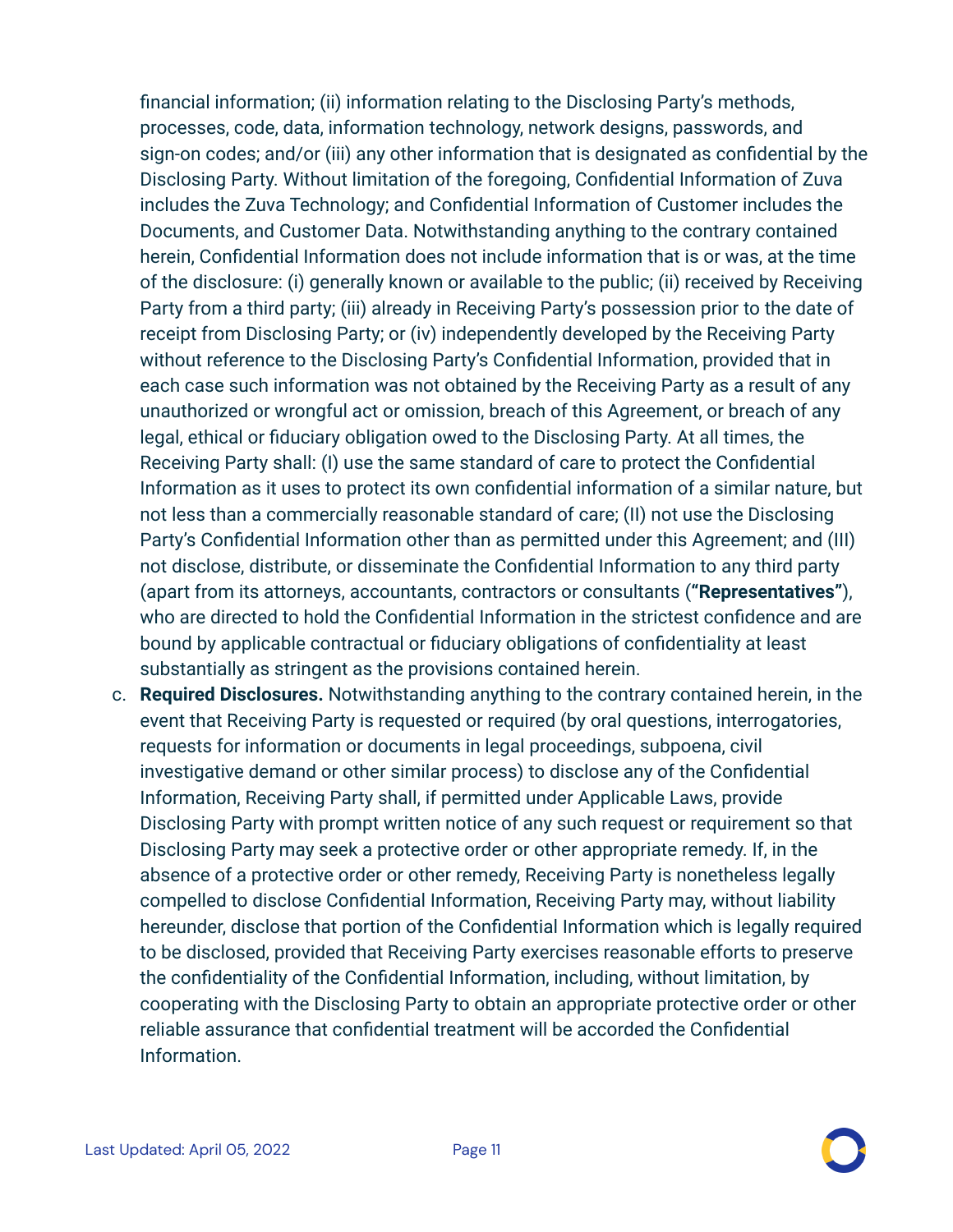- d. **Security.** Zuva uses physical, managerial, and technical safeguards for the purpose of preserving the integrity and security of data in its possession or control. Zuva personnel will only access the Documents with the consent of Customer or to the extent reasonably required (i) to perform the Services on behalf of Customer; (ii) to investigate or correct a system error or otherwise improve the Services; (iii) to respond to requests of police, law enforcement, or other governmental authorities; (iv) to comply with any Applicable Laws; (v) to investigate and help prevent security threats, fraud, or other illegal, malicious, or inappropriate activity; (vi) to verify compliance with the provisions hereof; or (vii) to enforce or protect the rights or property of Zuva. Zuva shall provide the Services in accordance with the (I) Zuva DocAI Security Overview to be provided to Customer on request; (II) if applicable, the Data Protection Addendum as required by applicable Data Protection Laws (as defined therein). Zuva will notify Customer of a material security breach incident that directly impacts Customer without undue delay following the discovery of such incident.
- e. **Destruction.** On Disclosing Party's written request, Receiving Party and its Representatives shall promptly destroy all copies, whether in written, electronic, or other form or media, of Disclosing Party's Confidential Information.

# **9. Representations and Warranties; Disclaimer.**

- a. Each Party represents and warrants that this Agreement constitutes its valid and binding obligation and is enforceable against it in accordance with its terms. In addition, Zuva represents and warrants to Customer that (i) the Services, as used in accordance herewith, shall operate substantially in accordance with the Documentation, and (ii) the Services, as provided by Zuva and used in accordance herewith, shall not contain, nor will Zuva introduce into the Services, any software viruses, worms, Trojan Horses, or similar malware. Customer represents and warrants to Zuva that use of the Services by its Users shall not violate any Applicable Laws, including laws or regulations governing the international or cross-border transfer of data or pertaining to data security or privacy.
- b. EXCEPT FOR THE EXPRESS WARRANTIES STATED IN SECTION 9(a) ABOVE AND THE OBLIGATIONS DESCRIBED IN THE PREMIER SUPPORT ADDENDUM (IF APPLICABLE), ZUVA DISCLAIMS ALL OTHER REPRESENTATIONS, WARRANTIES AND CONDITIONS, WHETHER IMPLIED BY OPERATION OF LAW OR OTHERWISE, INCLUDING ANY WARRANTIES OF MERCHANTABLE QUALITY, FITNESS FOR A PARTICULAR PURPOSE, NON-INFRINGEMENT, ERROR-FREE OR UNINTERRUPTED OPERATION, AND ANY REPRESENTATIONS OR WARRANTIES OR CONDITIONS ARISING FROM A COURSE OF PERFORMANCE, COURSE OF DEALING OR USAGE OF TRADE. WITHOUT LIMITING THE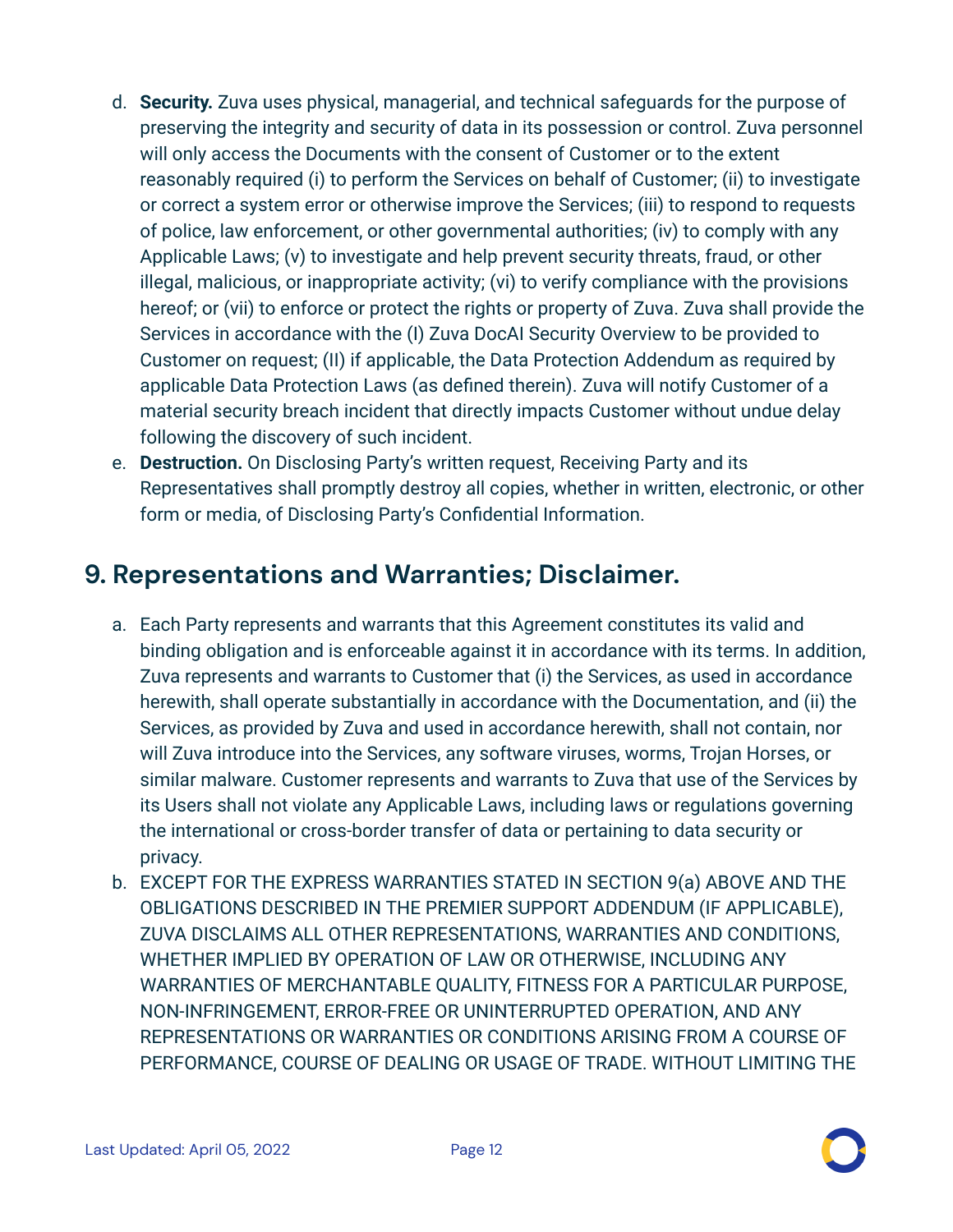FOREGOING, ZUVA MAKES NO WARRANTY THAT (I) THE SERVICES, INCLUDING THE ZUVA TECHNOLOGY, THE REPORTS, OR ANY OTHER SERVICES OR DELIVERABLES PROVIDED HEREUNDER (COLLECTIVELY, THE **"MATERIALS"**) WILL MEET THE REQUIREMENTS OF CUSTOMER OR USERS OR OPERATE IN COMBINATION WITH ANY HARDWARE, SOFTWARE OR DATA NOT PROVIDED BY ZUVA, (II) THE SERVICES WILL BE UNINTERRUPTED, TIMELY, SECURE, OR ERROR-FREE, (III) THE RESULTS THAT MAY BE OBTAINED FROM THE USE OF THE MATERIALS WILL BE ACCURATE OR RELIABLE, OR (IV) ANY ERRORS IN THE MATERIALS WILL BE CORRECTED. THE MATERIALS ARE PROVIDED ON AN "AS IS" AND "AS AVAILABLE" BASIS WITH ALL DEFECTS. NO ORAL OR WRITTEN INFORMATION OR COMMUNICATIONS GIVEN BY ZUVA, ITS EMPLOYEES, OR AGENTS WILL INCREASE THE SCOPE OF THE ABOVE WARRANTY OR CREATE ANY NEW OR ADDITIONAL WARRANTIES.

# **10. Liability.**

EXCEPT FOR DAMAGES ARISING FROM A PARTY'S FRAUD, WILLFUL MISCONDUCT OR INFRINGEMENT OF INTELLECTUAL PROPERTY RIGHTS, IN NO EVENT WILL: (I) EITHER PARTY BE LIABLE FOR INDIRECT, SPECIAL, INCIDENTAL OR CONSEQUENTIAL DAMAGES, INCLUDING LOSS OF PROFITS, LOSS OF REVENUES, DATA LOSS OR USAGE, OR LOSS OF OPPORTUNITIES, ARISING OUT OF OR RELATING TO THIS AGREEMENT OR THE SERVICES, EVEN IF SUCH PARTY HAS BEEN ADVISED OF THE POSSIBILITY OF SUCH DAMAGES, OR (II) EITHER PARTY'S TOTAL LIABILITY ARISING OUT OF OR RELATING TO THIS AGREEMENT OR THE SERVICES, REGARDLESS OF CAUSE OR THEORY OF RECOVERY, EXCEED THE AMOUNT PAID (IN THE CASE OF LIABILITY OF ZUVA) OR PAYABLE (IN THE CASE OF LIABILITY OF CUSTOMER) UNDER THIS AGREEMENT WITH RESPECT TO THE SIX MONTH PERIOD IMMEDIATELY PRECEDING THE EVENT GIVING RISE TO LIABILITY. TO THE EXTENT ANY LIABILITY OF A PARTY CANNOT BE DISCLAIMED, EXCLUDED OR LIMITED AS AFORESAID UNDER APPLICABLE LAWS, SUCH LIABILITY SHALL BE DISCLAIMED, EXCLUDED AND LIMITED TO THE FULLEST EXTENT PERMITTED UNDER APPLICABLE LAWS. THE LIMITATIONS SET OUT IN THIS SECTION 10 APPLY REGARDLESS OF CAUSE OR THEORY OF RECOVERY INCLUDING BREACH OF CONTRACT, STATUTORY LIABILITY AND TORT (INCLUDING NEGLIGENCE).

# **11. Notices.**

All notices, requests, demands or other communications to be given or delivered under or by reason of this Agreement shall be in writing and shall be delivered by email. Customer's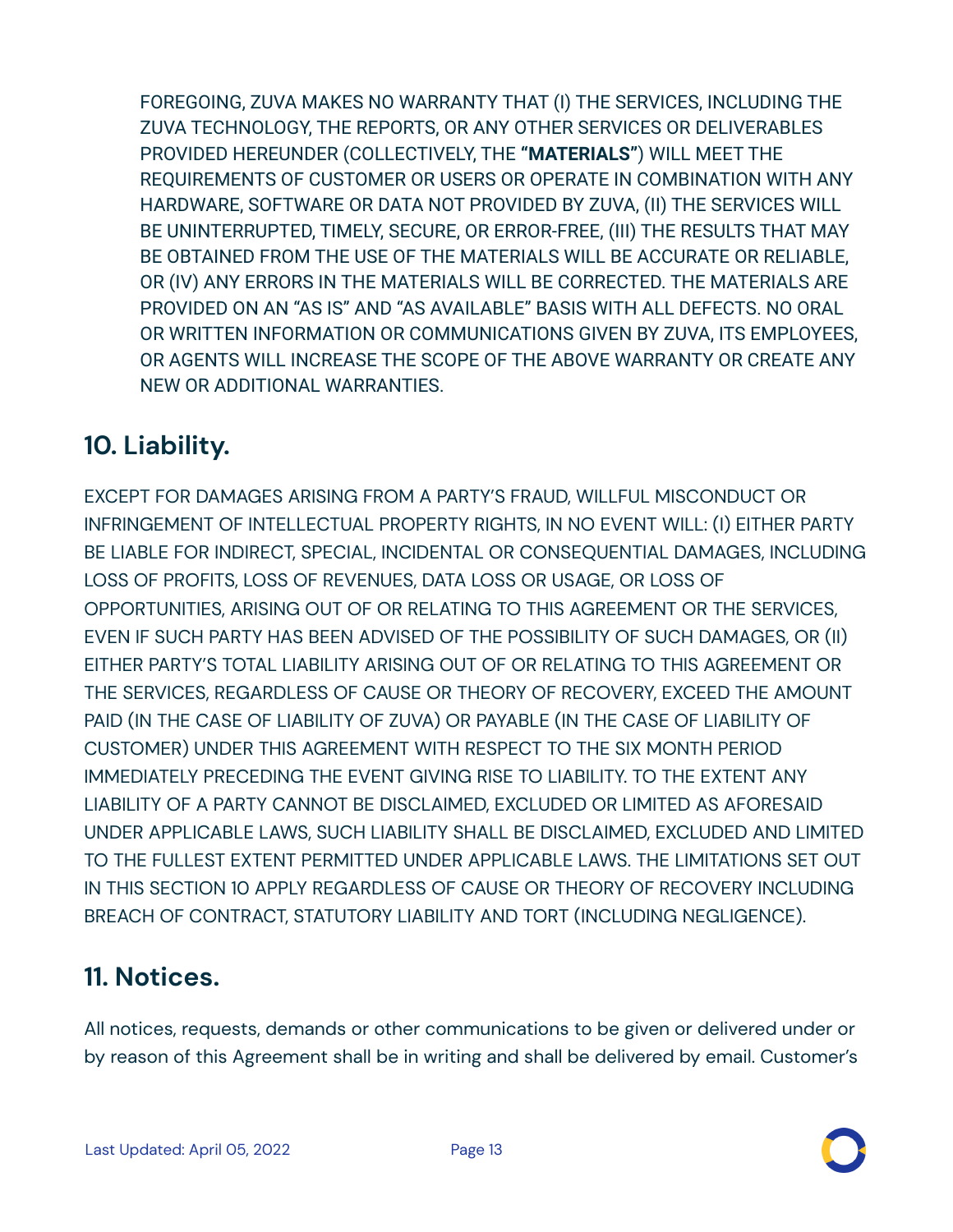email address shall be as set forth on the applicable Order [Form\(s\).](https://zuva.ai/files/terms/Zuva_Order_Form-April-2022.pdf) All notices to Zuva shall be sent via email to legal@zuva.ai.

### **12. Miscellaneous.**

12.1 The relationship of the Parties under this Agreement is one of independent contractors.

12.2 This Agreement, together with any [Order](https://zuva.ai/files/terms/Zuva_Order_Form-April-2022.pdf) Form and/or supplementary terms and conditions relating to free trials or other matters, sets forth the entire agreement of the Parties as to its subject matter. No Customer invoice or purchase order shall add to, delete or otherwise modify the terms of this Agreement. In the case of any conflict or inconsistency between the provisions of an [Order](https://zuva.ai/files/terms/Zuva_Order_Form-April-2022.pdf) Form and the provisions of these Terms and Conditions, the provisions of the [Order](https://zuva.ai/files/terms/Zuva_Order_Form-April-2022.pdf) Form shall govern.

12.3 Neither Party shall be in default if its failure to perform or delay in performing any obligation under the Agreement (other than payment obligations) is caused by Force Majeure.

12.4 Neither Party may assign this Agreement or any [Order](https://zuva.ai/files/terms/Zuva_Order_Form-April-2022.pdf) Form, in whole or in part, without the other Party's prior written consent, not to be unreasonably withheld; provided, however, that either Party may assign the Agreement without the other Party's consent to any entity that acquires all or substantially all of the business or assets of such Party related to the Services, whether by merger, reorganization, acquisition, sale, operation of law, change in control or otherwise. Any assignment made in conflict with this provision shall be void.

12.5 This Agreement is binding upon and will inure to the benefit of each of the Parties and their respective successors and assigns. Nothing in this Agreement is intended or shall be construed to give any person, other than the parties hereto, their successors and permitted assigns, any legal or equitable right, remedy or claim under or in respect of this Agreement.

12.6 A waiver of rights under this Agreement will not be effective unless it is in writing and signed by an authorized representative of the Party that is waiving the rights.

12.7 If any provision of the Agreement, or portion thereof, is found to be invalid, unlawful or unenforceable to any extent, the Parties shall negotiate in good faith amendments to the

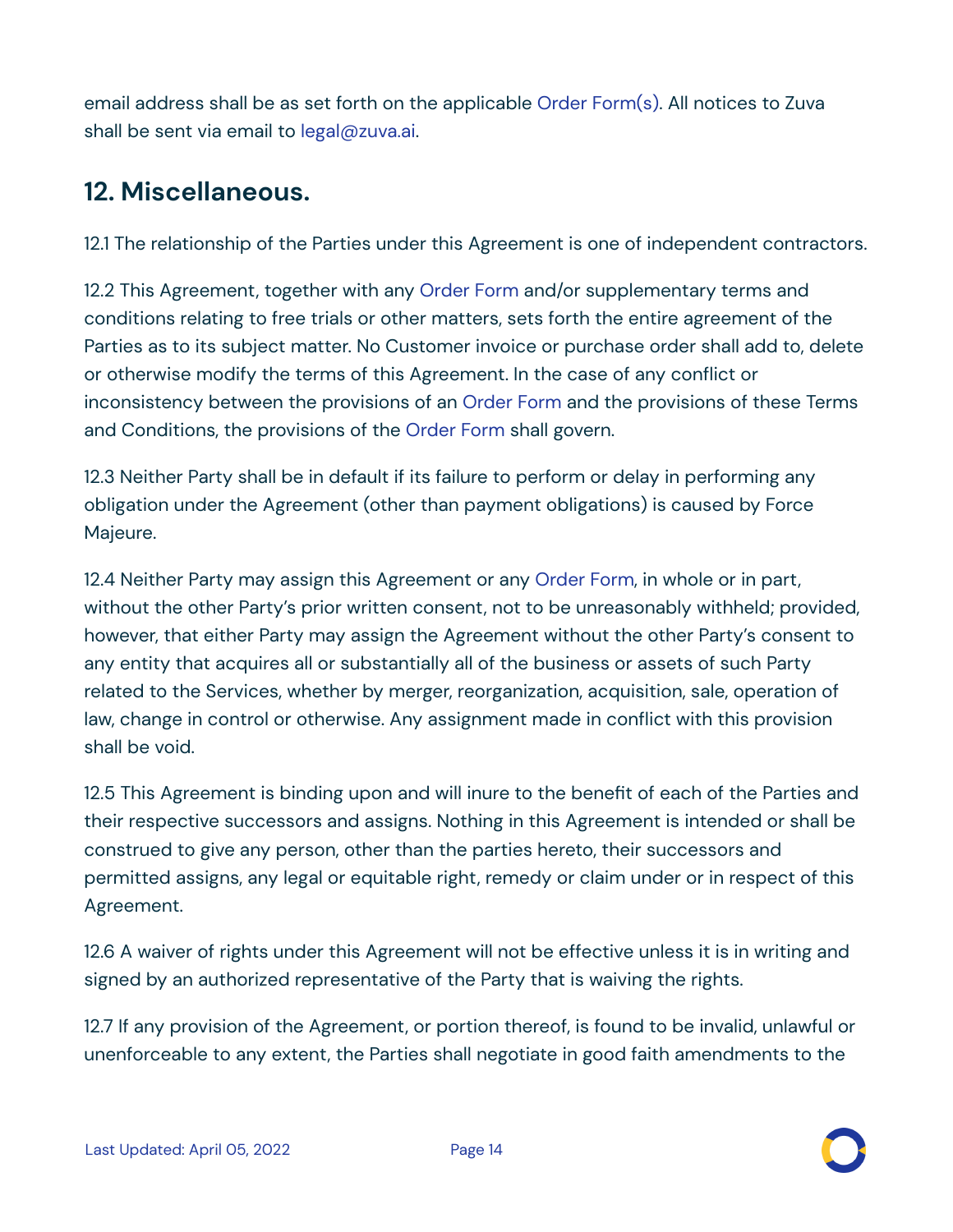Agreement to reflect the original intent of the Parties as closely as possible. Any invalid provision or portion thereof will be severed from the remaining provisions, which will continue to be valid and enforceable to the fullest extent permitted by Applicable laws.

12.8 This Agreement, and any and all disputes directly or indirectly arising out of or relating to this Agreement, will be governed by and construed in accordance with the laws of the Province of Ontario, without reference to the choice of law rules thereof. The Parties agree to submit to the exclusive jurisdiction over all disputes hereunder of the courts in the Province of Ontario. If Customer is in Canada, it is the express wish of both parties that the Agreement, and any associated documentation, be written and signed in English. C'est la volonté expresse des parties que la présente convention ainsi que les documents qui s'y rattachent soient rédigés en anglais.

View Our [Order](https://zuva.ai/files/terms/Zuva_Order_Form-April-2022.pdf) Form